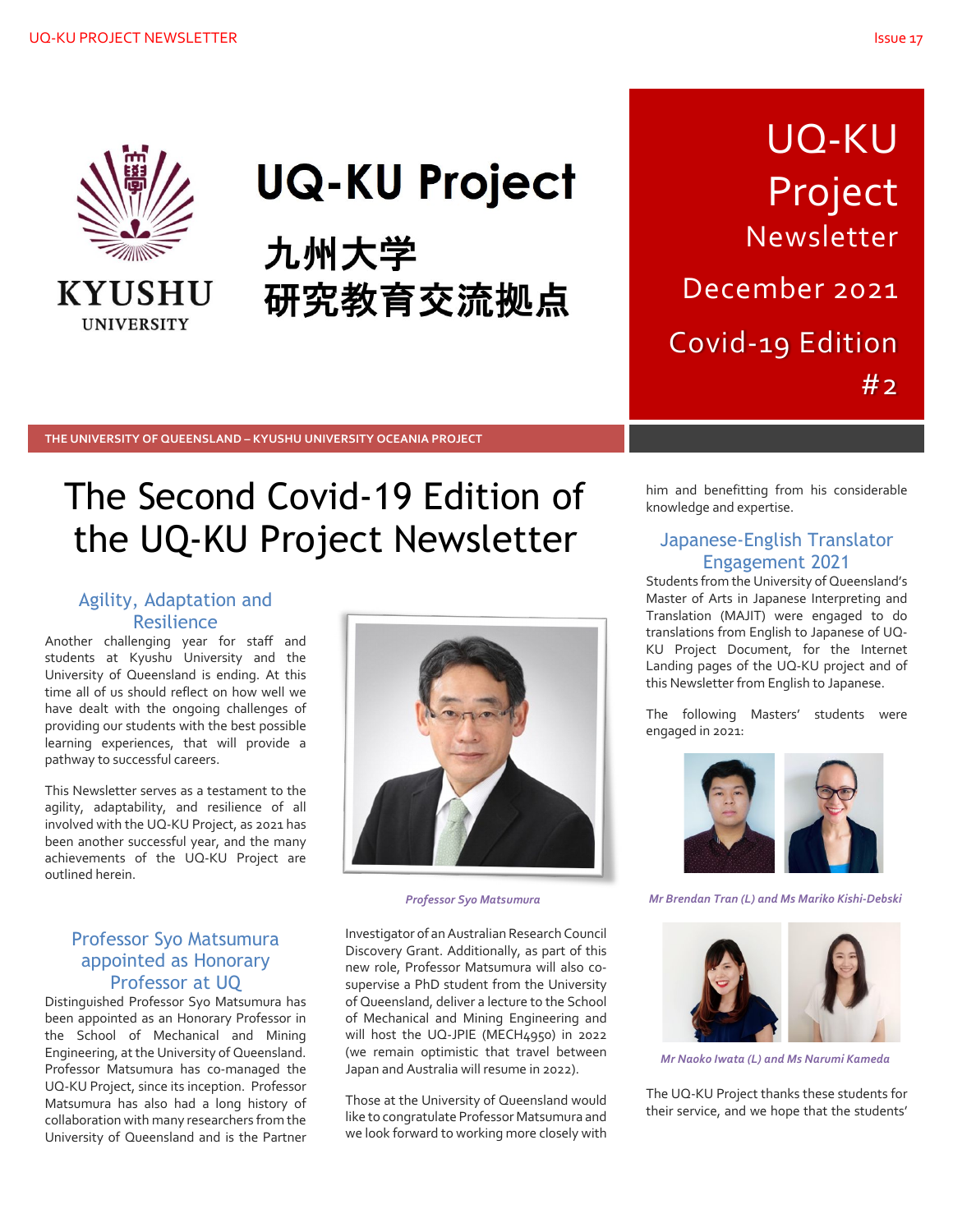experience was enjoyable, and it was of value for what is to become their profession.

#### The University of Queensland & Kyushu University guest lecture series

The guest lecture series by the University of Queensland and Kyushu University staff members has continued in 2021 albeit by online delivery.

Professor Kazuhiro Nogita delivered a lecture series entitled "Systems for large scale hydrogen storage and delivery." in English to a cohort of engineering Master course students at Kyushu University. This was part of the at Kyushu University lecture series "Advanced Engineering 2: Sustainable energy for a better future" held on  $19^{th}$  January 2021,

Mr Jonathan Read also delivered a 13 lecture series on Engineering Ethics to the Kyushu University's  $3^{rd}$  year cohort of international engineering and applied chemistry students.



*Associate Professor Stephen Lyth*

Kyushu University Research Fellow, Associate Professor Stephen Lyth deliver a lecture in April to a cohort of the University of Queensland Masters' Students. The UQ students were enrolled in MATE7016, Materials for Energy Conversion and Storage, and Associate Professor Lyth delivered to the UQ students a lecture on hydrogen storage.



*Kyushu University students participating in Professor Kazuhiro Nogita's lecture on "Systems for large scale hydrogen storage and delivery."*

#### Kyushu U 3MT Competition

An initiative by the UQ-KU Project, Kyushu University held its inaugural 3-minute thesis competition, where PhD students must describe their research in no more than three minutes. This competition has been held UQ for many years and all students have found it a challenge to condense the reasons for, and scope of, their research into a three-minute time frame. The Kyushu University students rose to the challenge of this format and delivered some inspired lectures.



*Kyushu U 3MT Promotional Flyer*

Thanks to all personnel involved in this initiative and a special thank you to UQ's Professor Lydia Kavanagh being one of the judges and to Professor Kazuhiro Nogita for being the MC of this event.

### UQ-JPIE and Q2PEC Engineering Lecture Sessions

Another initiative of the UQ-KU Project was to hold a joint engineering lecture series between the University of Queensland and Kyushu University.

This lecture series ran from  $6<sup>th</sup>$  to  $17<sup>th</sup>$  of September, with 10 lectures in total from UQ and KU. In addition, the  $Q^2$ PEC students also attended English courses run through TAFE College Queensland, and these students were then challenged with making a small presentation at the end of their Q<sup>2</sup>PEC online immersion studies, on  $24^{th}$  September of 2021. The programme and reflective essays by Q<sup>2</sup>PEC students, Sophie Kimura and Takaharu Kuraki are included at the end of this Newsletter.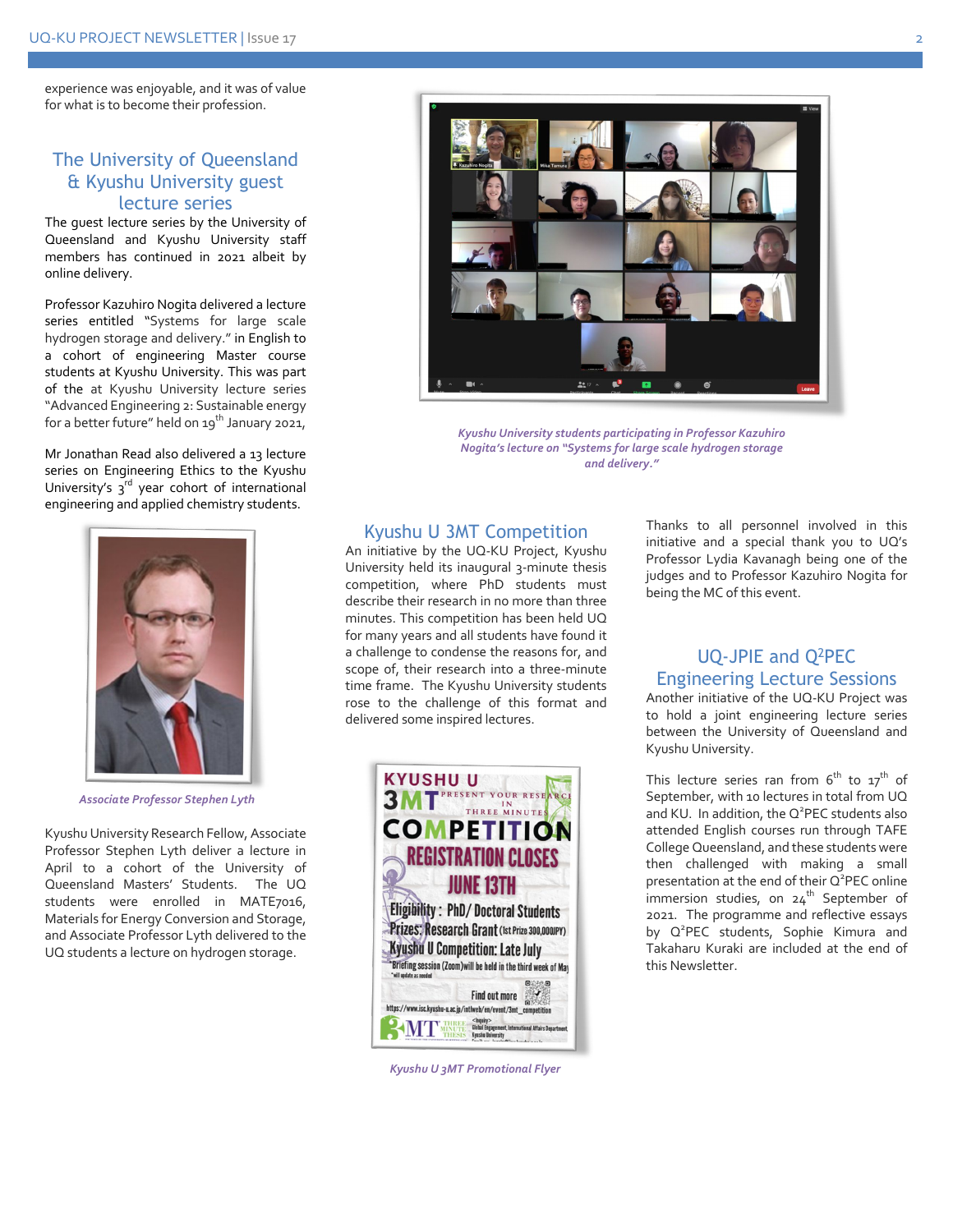#### UQ Japan Day

The University of Queensland held the inaugural UQ Japan Day on the  $10^{th}$  of November 2021. This event was opened by His Excellency Mr Shingo Yamagami, Ambassador of Japan to Australia, and Professor Deborah Terry, President and Vice Chancellor of the University of Queensland.

This was an initiative of UQ's Global Engagement Team, with strong support from the UQ -KU Project, with Professor Syo Matsumura and Professor Kazuhiro Nogita hosting a breakout session entitled "Advanced materials characterisation opportunities between UQ and Japan".

#### Acta Student Award s

Dr Flora Somidin, an alumnus of the University of Queensland, received one of the prestigious Acta Students Awards for 2020 (announced in July 2021). Dr Somidin, was one of only 15 recipients globally (for student first authors) and it was for her publication:

F. Somidin, H. Maeno, T. Toriyama, S. D. McDonald, W. Yang, S. Matsumura, K. Nogita, "Direct observation of the Ni stabilising effect in interfacial (Cu,Ni)<sub>6</sub>Sn<sub>5</sub> intermetallic compounds", Materialia, 9 (2019) 100530.

Dr Somidin's received strong support from the UQ -KU Project and Kyushu University's Progress 100 Project, which enabled her to travel to Kyushu University to access the most advanced transmission electron microscopes .

#### The UQ -KU Project in 202 2

As another challenging year draws to a close, we can still take pride in the learning outcomes and diverse experiences that we have provided our students at KU and UQ.

The pandemic is still presenting challenges, but hopefully we will meet these with the same strength and resilience that we have shown in the past two years. The future is definitely much brighter !

**A Happy New Year to Everyone!**

#### Program

#### Advanced materials characterisation opportunities between **UQ and Japan**

This workshop brings together researchers from Kyushu University and The University of Queensland to introduce the cutting-edge facilities for materials analysis, including Electron Microscopy, to both researchers and students. Looking<br>at case studies of materials analysis, including Electron Microscopy, to both researchers and student at case studies of successful collaborations between the two universities, the session aims to inspire staff and students.<br>In avail themselves of successful collaborations between the two universities, the session aims to to avail themselves of opportunities these networks provide for collaborative research.

| Time                                             | <b>Details</b><br>Welcome<br>Professor Kazuhiro Nogita, School of Mechanical and Mining Engineering, Faculty of Engineering,<br>Architecture and Information Technology, UQ                                                                                                                                                                                                                                |  |  |  |
|--------------------------------------------------|------------------------------------------------------------------------------------------------------------------------------------------------------------------------------------------------------------------------------------------------------------------------------------------------------------------------------------------------------------------------------------------------------------|--|--|--|
| 11.15 - 11.20am AEST<br>10.15 - 10.20am JST      |                                                                                                                                                                                                                                                                                                                                                                                                            |  |  |  |
| 11.20 - 11.35am AEST<br>10.20 - 10.35am JST      | Introduction of UQ-CMM and Australian Nano-tech organisations<br>Professor Roger Wepf, Director, Centre for Microscopy and Microanalysis, UQ                                                                                                                                                                                                                                                               |  |  |  |
| 11.35 - 11.55am AEST<br>10.35 - 10.55am JST      | Overview of the Kyushu-Ultramicroscopy centre and Japanese Nano-tech support program<br>Professor Syo Matsumura, Department of Applied Quantum Physics and Nuclear Engineering, Kyushu<br>University                                                                                                                                                                                                       |  |  |  |
| 11.55am - 12.10pm AEST<br>$10.55 - 1110$ am. IST | Case studies of research outcomes involving collaborative UQ and Kyushu University<br>relationships<br>Professor Kazuhiro Nogita, School of Mechanical and Mining Engineering, Faculty of Engineering,<br>Architecture and Information Technology, UQ<br>Emeritus Professor Jin Zou, School of Mechanical and Mining Engineering, Faculty of Engineering, Archi-<br>tecture and Information Technology, UQ |  |  |  |
| 12.10 - 12.15pm AEST<br>11.10 - 11.15am JST      | Conclusion<br>Professor Kazuhiro Nogita, School of Mechanical and Mining Engineering, Faculty of Engineering,<br>Architecture and Information Technology, UQ                                                                                                                                                                                                                                               |  |  |  |

*UQ Japan Day: Breakout Session 3 Programme*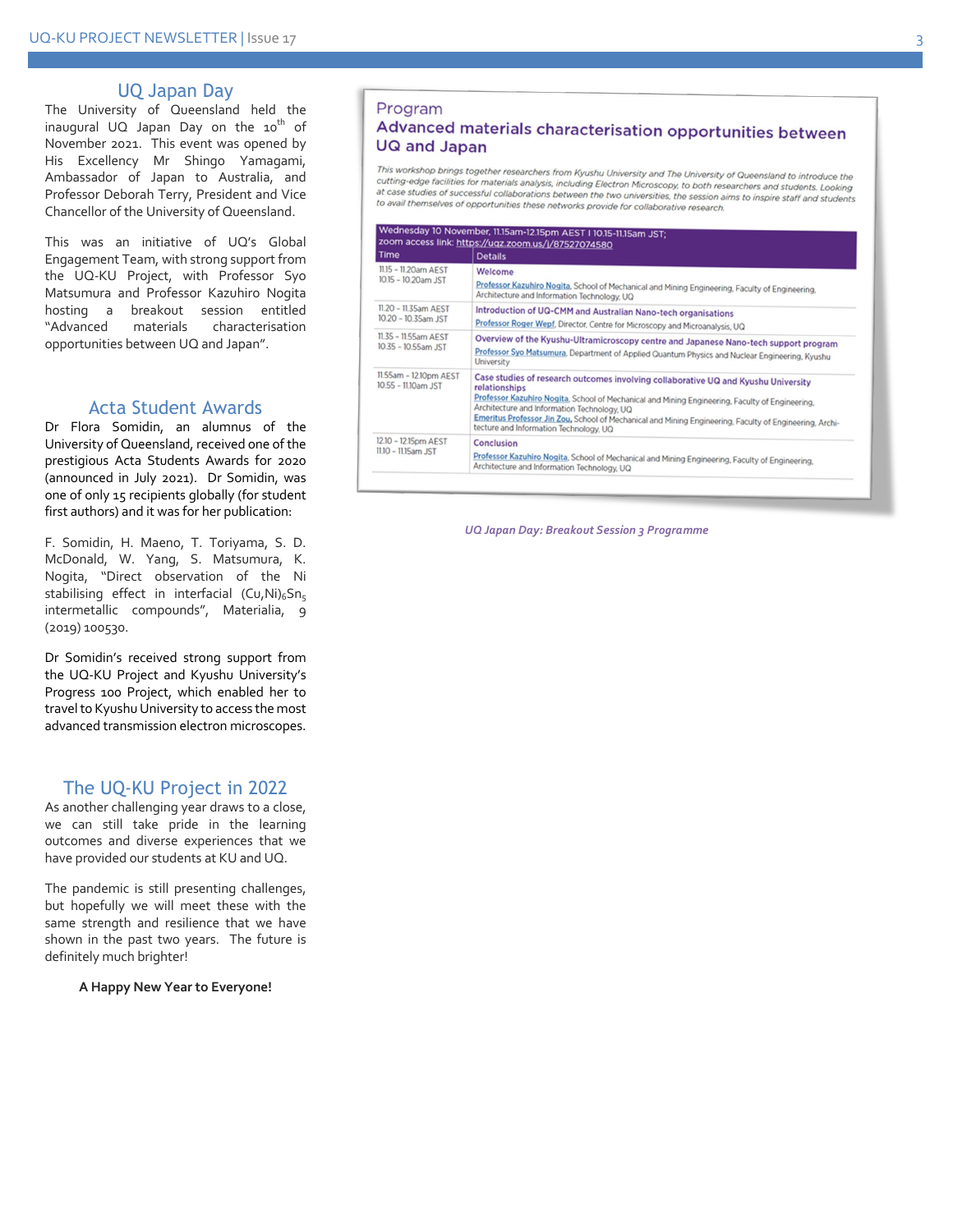#### MEMORABLE EXPERIENCES IN Q2PEC

Hello, I'm Takaharu Kuraki. I'm a sophomore student at department of Civil and Structural Engineering in KU. I had many unforgettable experiences through this program.

There are many personal changes to happened to me through this program.

For example, before I participated in Q<sup>2</sup>PEC, I was very shy and I was afraid of asking questions, but after Q<sup>2</sup>PEC, I found that asking someone questions or talking with someone in English is very enjoyable. In the  $Q^2$ PEC program, we



enjoyed not only the UQ-KU Engineering Sessions, but also the English classes at TAFE Queensland. I was in the General English course at TAFE and although the classes were offered online this year, I enjoyed interacting with the many students from foreign countries and I found it fantastic to talk with people in foreign countries by using English! I was also very happy when I asked questions to some of the professors in the UQ-KU Engineering Sessions.

Also, I came to enjoy increasing my English vocabulary. I checked the meanings of some words in advance before the lectures of the UQ-KU Engineering Sessions In addition, the "Video Dictionary Project" in TAFE, where students introduce an English word and explain the meanings, synonyms, and example sentences of the word by using their own gestures or PowerPoint slides was helpful. I introduced a difficult English word, which I checked through the preparation for the UQ-KU Engineering Sessions and thanks to this flow, I found learning new words (especially technical words) very enjoyable!

I want to make the most of those memorable experiences through internships, another shot term English program ELEP, studies in abroad, and so on.

Thank you so much!

**Takaharu Kuraki**

**Department of Civil and Structural Engineering Department of Earth Resources Marine and Civil Engineering School of Engineering Kyushu University**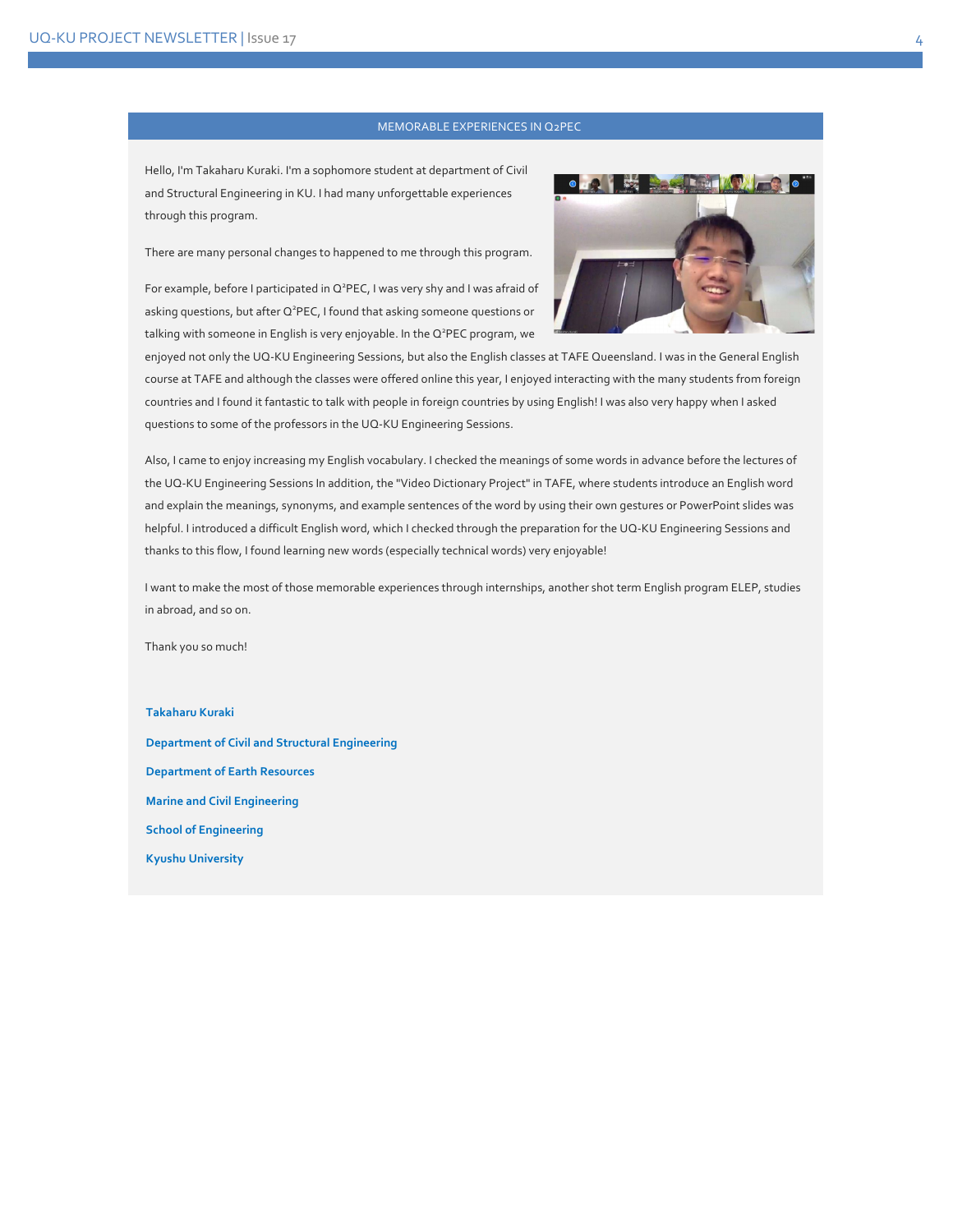#### **UQ-KU ENGINEERING SESSIONS 2021**

The University of Queensland - Kyushu University (UQ-KU) Engineering Sessions 2021: Mon 6th Sept to Fri 17th Sept 2021.

All presentations will be delivered by ZOOM and recording.

Lecture time: 50 min + 10 min Q&A + 30min Spare time

MC: A/Prof. James Cannon (Kyushu University) and Prof. Kazuhiro Nogita (The University of Queensland)

#### WEEK 1 **\*** Brisbane time

| Monday 6 Sept                        | <b>Tuesday 7 Sept</b>               | Wednesday 8 Sept             | Thursday 9 Sept                                                         | Friday 10 Sept                      |
|--------------------------------------|-------------------------------------|------------------------------|-------------------------------------------------------------------------|-------------------------------------|
| $2.00 - 3.30$                        | $2.00 - 3.30$                       | $2.00 - 3.30$                | $2.00 - 3.30$                                                           | $2.00 - 3.30$                       |
| Opening remarks                      |                                     |                              |                                                                         |                                     |
|                                      | Engineering                         | Engineering                  | Engineering                                                             | Engineering                         |
| Engineering                          | Session 2                           | Session 3                    | Session 4                                                               | Session 5                           |
| Session 1                            | (Ultramicroscopy)                   | (International Institute for | (Hypersonic)                                                            | (Center for Organic                 |
| (Casting & Additive                  | Research Center)                    | Carbon-Neutral Energy        |                                                                         | <b>Photonics and Electronics</b>    |
| Manufacturing)                       |                                     | Research, PCNER)             | Prof. David Mee<br>Prof. Richard                                        | Research, OPERA)                    |
| Prof. Kazuhiro Nogita                | Prof. Syo Matsumura                 | A/Prof                       | Morgan                                                                  | Prof. Chihaya Adachi                |
| Dr. Stuart McDonald                  |                                     | Stephen Matthew Lyth         | Dr Chris James                                                          |                                     |
| (From The University of Queensland)  | (From Kyushu University)            | (From Kyushu University)     | (From The University of Queensland)                                     | (From Kyushu University)            |
| WEEK 2 <b><i>X</i></b> Brisbane time |                                     |                              |                                                                         |                                     |
| Monday 13 Sept                       | Tuesday 14 Sept                     | Wednesday 15 Sept            | Thursday 16 Sept                                                        | Friday 17 Sept                      |
| $2:00 - 3:30$                        | $2.00 - 3.30$                       | $2.00 - 3.30$                | $2.00 - 3.30$                                                           | $2.00 - 3.30$                       |
| Engineering                          | Engineering                         | Engineering                  | Engineering                                                             | Engineering                         |
| Session 6                            | Session 7                           | Session 8                    | Session 9                                                               | Session 10                          |
| (Chemical Engineering)               | (Australian Institute for           | (Nano Materials)             | (Mining Engineering)                                                    | (H <sub>2</sub> Storage)            |
|                                      | Bioengineering and                  |                              |                                                                         | (UQ-KU project)                     |
| Prof. Lianzhou Wang                  | Nanotechnology - AIBN)              | Prof. Jin Zou                | Prof. Peter Knights                                                     |                                     |
| Dr Jung Ho Yun                       |                                     |                              |                                                                         | Prof. Kazuhiro Nogita               |
|                                      | Prof. Yusuke Yamauchi               |                              |                                                                         | Dr Xin Fu Tan                       |
|                                      | Dr Jongbeom Na                      |                              |                                                                         | (From The University of Queensland) |
|                                      | Dr MD Shahriar Hossain              |                              |                                                                         |                                     |
| (From The University of Queensland)  | (From The University of Queensland) |                              | (From The University of Queensland) (From The University of Queensland) | Closing remarks                     |

Booking link: A ZOOM link will be provided via email prior to the presentation for those who have booked.

https://forms.office.com/Pages/ResponsePage.aspx?id=iV9x12qT90q7daV6yZZG-k6eCKKDDs5EjVHu0SSuaOVUNFc3OEJCMzdRMTFCUlZJODZOVEpTNk1ENi4u